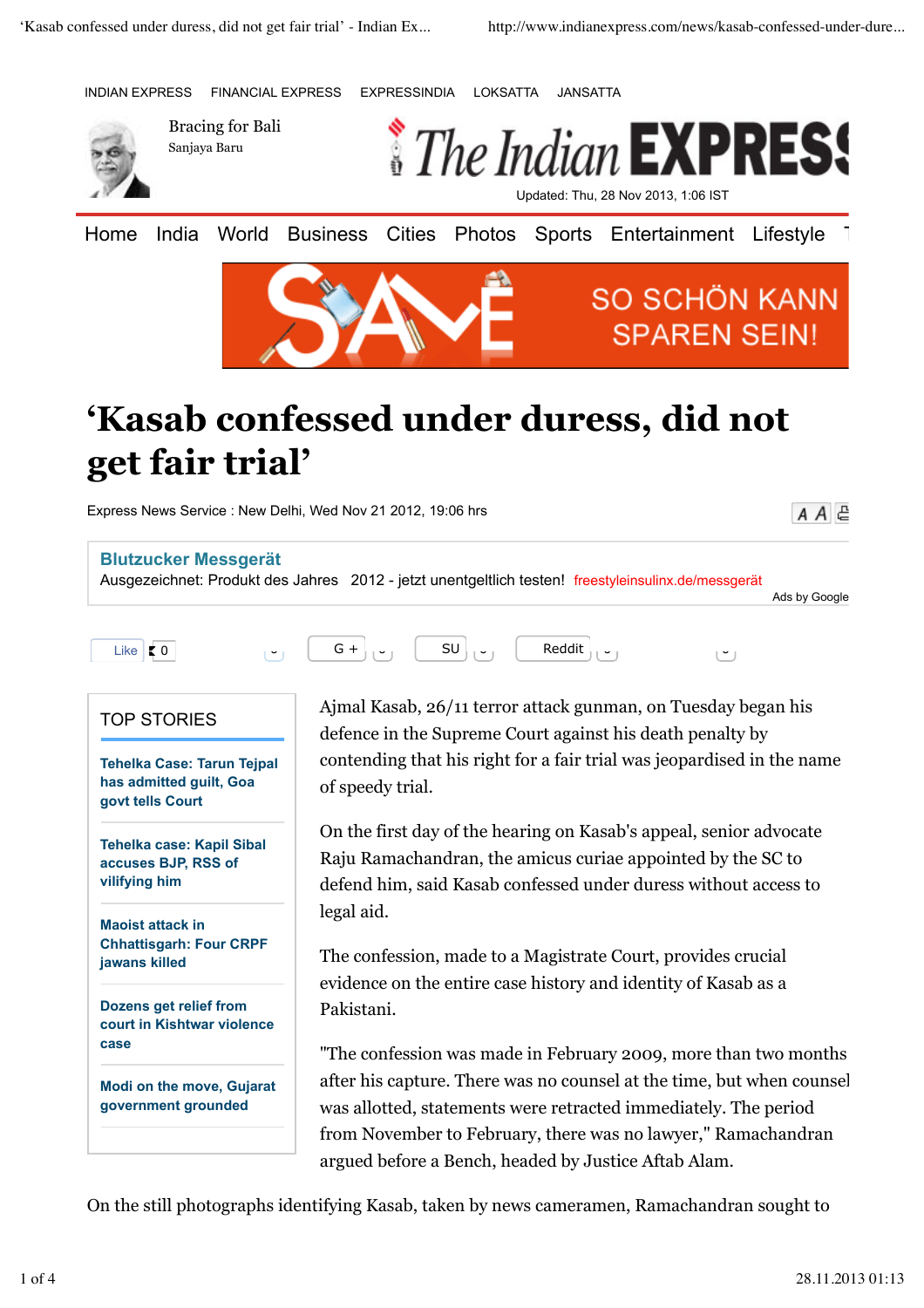*Follow us:* poke holes saying that the memory cards in the cameras were not seized immediately.

<sub>{</sub>Ramachandran -said  $\mathsf{H}^\mathsf{Government}$  of India, while adding that even his arrest was recorded after nearly 24 hours of his He said there was no proof to show that Kasab was part of a larger conspiracy against the capture. "And right from the time of his arrest to the confession, he was in police remand,"



**STags:** Ajmal Kasab 26/11 mumbai terror attacks Supreme Court nation news